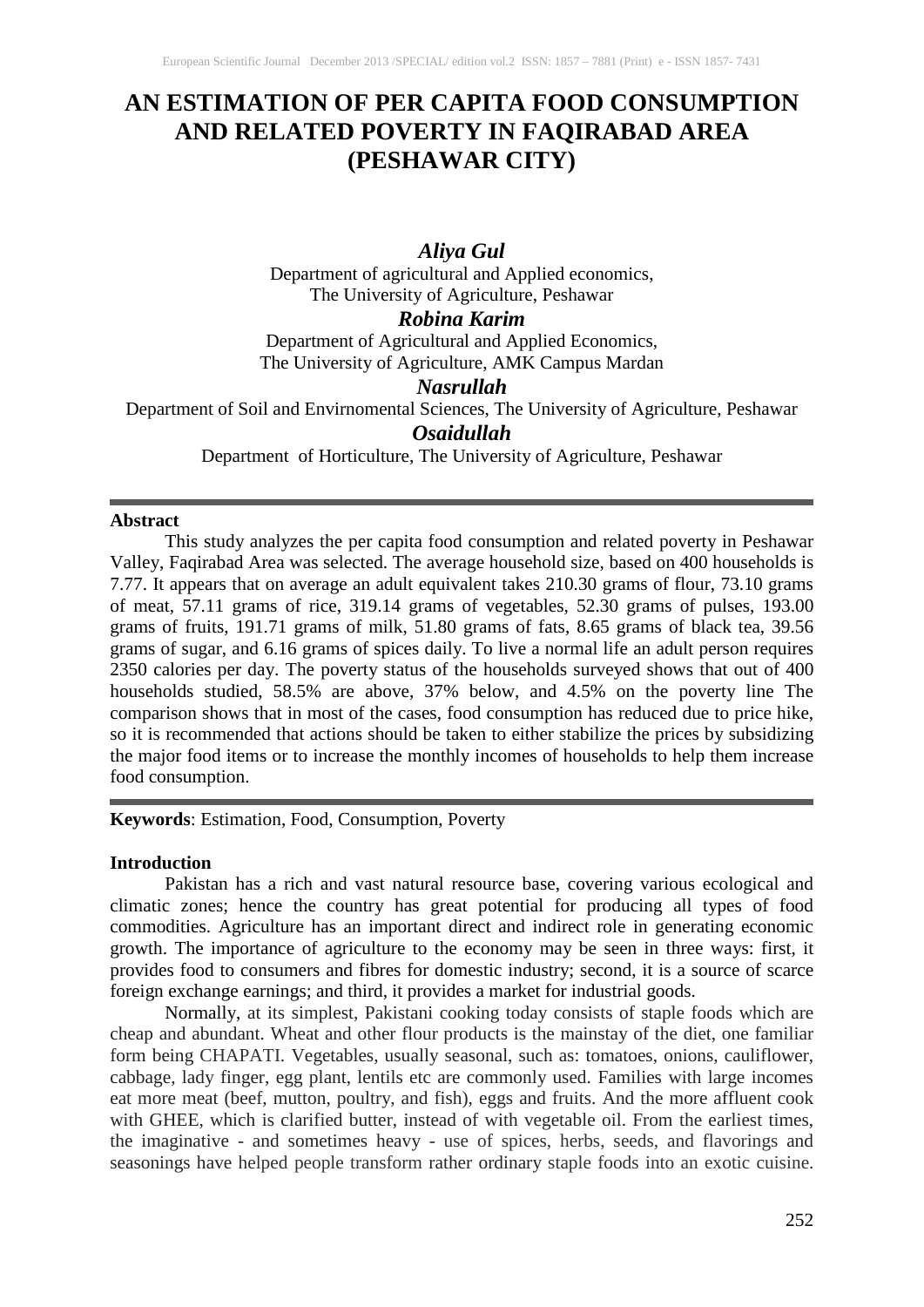Milk, pulses (gram, mung, masoor, beans) and tea (black and green) are also the main food items both in rural and urban areas of Pakistan. (Taus-Bolstad, S 2003 )

Food dynamics are important aspects of life. Consumption patterns are changing over time. Several factors including food prices, income of consumers, increasing population and personal taste and preferences of the individuals are responsible for this change. Aggregate food consumption is also influenced by population growth and its distribution between the rural and urban areas, the level and distribution of income, food prices, education, profession, social mobilization, age, human taste and preferences, etc. (GoP, 1988)

The household food consumption expenditure is also affected by the household strength/size. As the number of persons in households increase, the consumption expenditure on food also increases. Education level of the household is another factor, which affect the consumption expenditure on major food commodities and consumption patterns.

The level of human food consumption and its composition are very important. The level of food consumption determines how much a nation and its inhabitants are poor. Poverty is a multi-dimensional concept – income, health care, nutritional status, education and leisure time all provide insights into individual welfare. However consumption expenditure will be used as a welfare indicator because first, it measures the command an individual has over goods and services that are inputs into the welfare. Second, there is a strong theoretical basis for it as an indicator of current welfare. Third, it is perhaps the most common indicator of welfare used in poverty analysis (Lampietti and Stalker 2000).

Keeping the importance of food consumption in consideration, the researcher is interested in sorting out the household consumption of various food items and determining the level of poverty based on food-based calorie intake. Specifically, the study focuses to find out level and composition of food consumption in Faqirabad Area (Peshawar city) based on primary data and to work out the monthly and daily per capita consumption of major food items and compare with the previous studies. And also to estimate monthly expenditure of average household incurred on various food commodities.

#### **Review of literature**

Several studies have been conducted on food consumption such as Chishti (2000) studied four major daily use agricultural commodities (wheat, Chickpea, potato and onion) in order to evaluate the performance of agricultural markets in Pakistan. This revealed that the changes in prices of wheat and potato were fully transmitted between their respective markets over a piriod and hence such markets were fully integrated.

Hohn (2000) advocated that in order to improve fruit and vegetable consumption, fruit quality needs to be guaranteed from harvest to consumption. He has also measures for quality maintenance and marketing of golden delicious apples and pears.

Rawski et al. (2000) examined constraints for the marketing and demand of fruit and vegetables and its processed products in Mali. Constraints for quality control are also outlined, including the absence of norms, lack of suitable control equipment poor packaging, no processing and low level of training. Strategies to improve the situation are discussed, including more publicity (use of mass media), participation in expositions and trade markets, and standardized quality controls.

Buckley et al. (2002) found that US per capita use of processed fruit and vegetables was growing because of improved distribution and availability of, introduction of new product forms, better storage facilities, higher disposable personal incomes, increased advertising and promotion, and the desire of increasingly health conscious consumers to include more fruits and vegetables in their diet.

Noreen (2002) studied the food consumption patterns in Peshawar Valley. Two sites, Zaryab Colony (urban area) and village Amankot (rural area) were selected. The results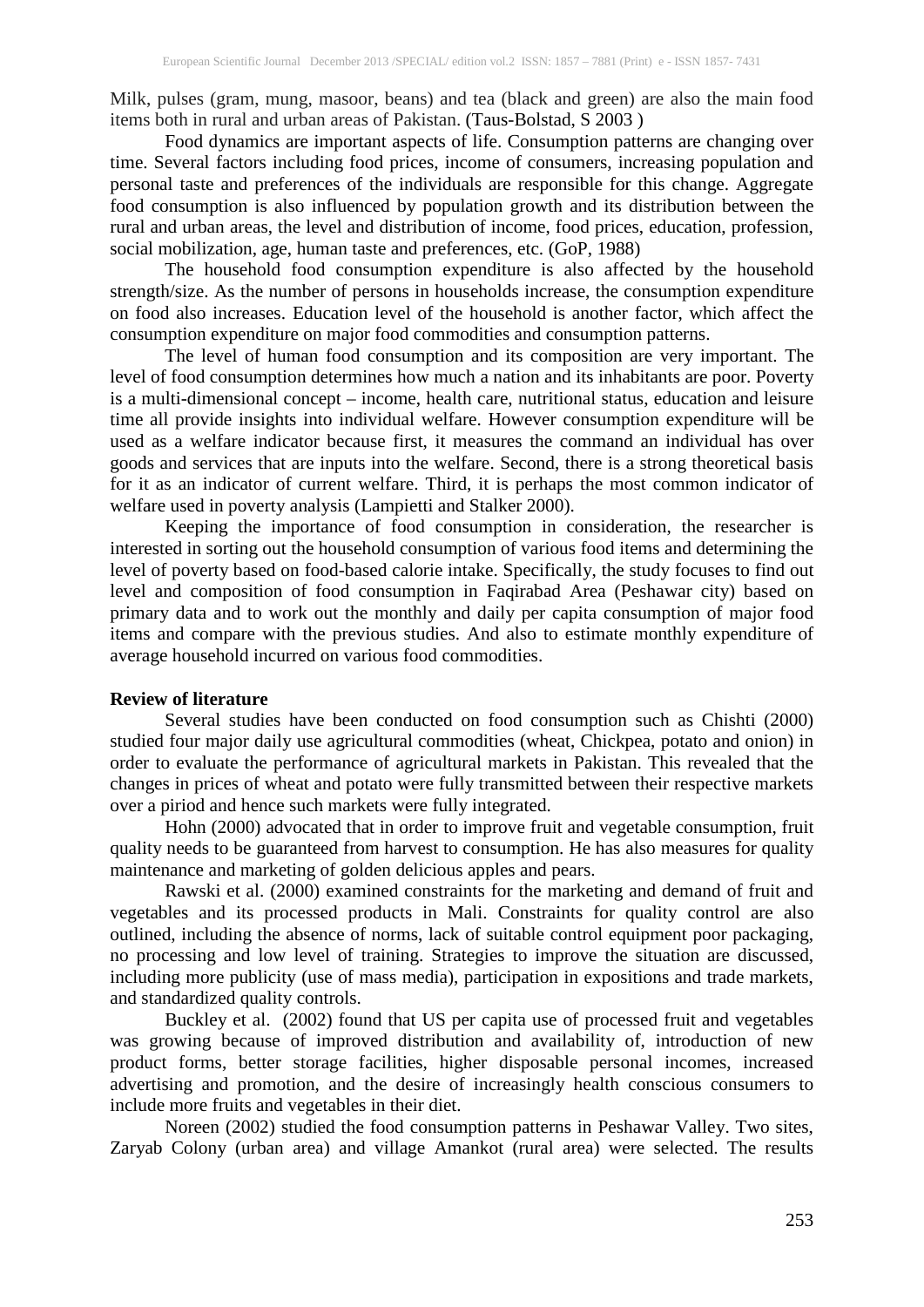showed that with the increase in household income, superior food commodities (meat, fruits and milk) replaced the inferior food commodities (vegetables and pulses).

Sofia (2005) conducted her research in Hayatabad Township on food consumption patterns and estimated the basic food need poverty by using the basic food needs approach. Poverty Band suggested that though Hayatabad Township on average was above Poverty Line, but its 11% people lie within poverty band and 6% below poverty band.

Shoaib (2005) studied the survey in rural and urban Mansehra and analyzed the food consumption patterns and estimated the basic food needs approach for comparison of food consumption pattern and calories intake poverty in rural and urban Mansehra.

Robina (2006) suggested that in Dheri Baghbanan an adult household member consumed on average 340.39 gm of flour, 43.05 gm of meat, 484.41 gm of vegetables,36.07 gm of rice, 27.80 gm of pulses, 115.45 gm of fruits, 35.23 gm of fats, 156.44 gm of milk, 51.64 gm of sugar and 5.46 gm of tea per day. Poverty line was also estimated which showed that Present Study= 1.03, Tarnab=1.39, Shabqadar= 1.44, Wah Cantt=1.05, Peshawar= 0.9880, Dargai=1.02, Timargara=1.07 and Bajour= 0.89.

Nafees (2007) conducted an analysis of food consumption pattern and food intake poverty in Rural Peshawar. The household's poverty ranking showed that on the basis of GPLR, 88.75% were above poverty line and 11.25% were below poverty line.

Afshan (2007) investigated food consumption patterns in Urban Hayatabad and observed that to increase and improve food production and its availability so that food consumption is enhanced and poverty reduces/vanishes.

#### **Materials and methods**

A sample of 400 households was randomly selected from Faqir Abad area of Peshawar city. Every eleventh household was selected in the area, and the lady-incharge of the household was interviewed, using the interview scheduled.

1. Descriptive statistics (mean, standard deviation, minimum and maximum) have been developed and used to elaborate and discuss a number of aspects related to the theme of the study undertaken.

2. Data on food consumption were collected on weekly basis and then converted to have it on daily, monthly and yearly basis, wherever necessitated.

3. Data on food consumption were collected for a household, which were later on converted into an adult-equivalent basis as per the following procedure.

The average size of the household of our respondents was turned out to be 7.77, with 3.18 numbers of children  $( \leq 15 \text{ years})$ , 4.20 numbers of adults (16-60 years) and 0.40 numbers of elderly persons (Table 1).

| <b>Particulars</b> | Age<br>(in years) | <b>Mean values</b><br>(Number) | <b>Standard</b><br>deviation | <b>Minimum</b> | <b>Maximum</b> |
|--------------------|-------------------|--------------------------------|------------------------------|----------------|----------------|
| <b>Children</b>    |                   |                                |                              |                |                |
|                    | Below 5           | 1.12                           | 1.5060                       | $\Omega$       | 8              |
|                    | $5-10$ years      | 0.88                           | 1.0546                       | $\Omega$       |                |
|                    | $11-15$ years     | 1.18                           | 1.2826                       | $\Omega$       | 10             |
|                    | All $\leq 15$     | 3.18                           | 2.6791                       | $\Omega$       | 18             |
| <b>Adults</b>      | 16-60             | 4.20                           | 2.8193                       |                | 27             |
| Aged/elderly       | >60               | 0.40                           | 0.7619                       | $\Omega$       |                |
| Household size     |                   | 7.77                           | 4.1250                       | 2              | 34             |
| (Nos)              |                   |                                |                              |                |                |

*Table 1: Composition and size of household*

We converted the above reported composition of households into its adult-equivalent, taking into account various ages-calorie requirements (Table 2).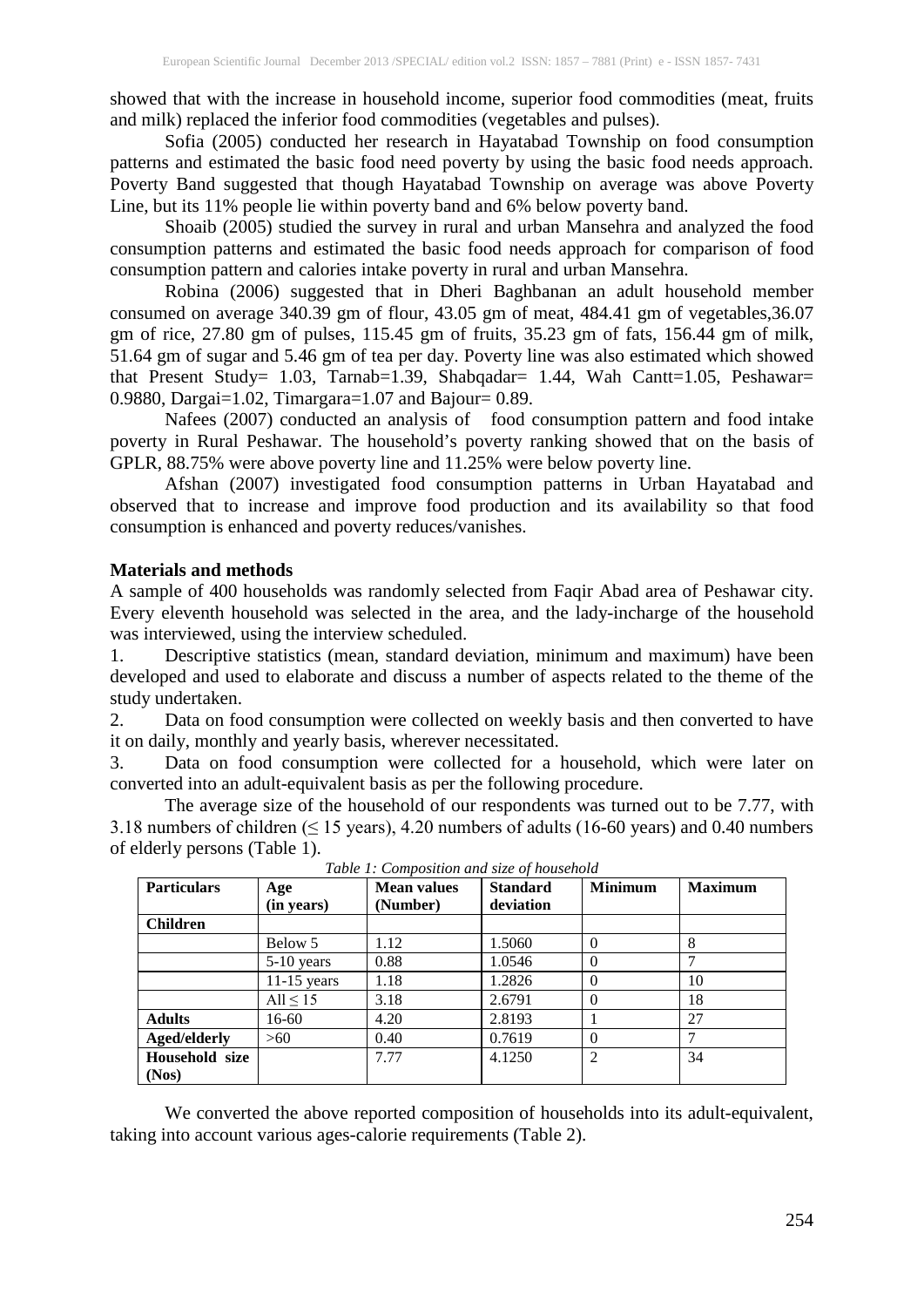| Age (in year)                         | <b>Male</b> | Female |
|---------------------------------------|-------------|--------|
| $01 - 04$                             | 1304        | 1304   |
| $05-09$                               | 1768        | 1768   |
| $10-14$                               | 2816        | 2464   |
| 15-19                                 | 3087        | 2322   |
| 20-39                                 | 2760        | 2080   |
| $40 - 49$                             | 2640        | 1976   |
| 50-59                                 | 2460        | 1872   |
| $60+$                                 | 2146        | 1632   |
| <b>National</b><br>Average            |             | 2150   |
| (based on age, sex and<br>activities) |             | 2350*  |

*Table 2:Calorie required by age and sex (per capita/ day)*

*Source: Adopted from CRPRID (2002). Pakistan Human Condition Report, Centre for Research on Poverty Reduction and Income Distribution, Pak Secretariat, Islamabad, p.79.*

We used above fractions/weights to convert the actual household size of 7.77 persons to adult-equivalent household size of 6.96. We used this adult-equivalent household size (6.96) to convert weekly household food consumption in to adult-equivalent per capita consumption, using the following formula.

$$
FPPD(gm) = \frac{FCPH(Kg)}{6.96*7} * 1000
$$
 (3.1)

Where

FPPD stands for food consumption per capita per day in grams

FCPH stands for food consumption per household per week in kilograms

And 6.96 and 7 represent adult-equivalent and number of days in one week respectively. We also multiply the resultant figures with 1000 to convert consumption from kilograms to grams.

4. The adult-equivalent per capita daily consumption of food was then converted in to calorie-intake estimates, using the calorie contents per 100 gram of various foods (table 3).

| <b>Particulars</b>             | Age           | Actual<br>strength | Weight (to convert<br>adults<br>into<br>equivalent) | <b>Adults</b><br>equivalent |
|--------------------------------|---------------|--------------------|-----------------------------------------------------|-----------------------------|
| <b>Children</b>                |               |                    |                                                     |                             |
|                                | Below 5       | 1.12               | 0.55                                                | 0.6174                      |
|                                | $5-10$ years  | 0.88               | 0.75                                                | 0.6562                      |
|                                | $10-15$ years | 1.18               | 1.00                                                | 1.1775                      |
|                                | All $\leq 15$ | 3.18               |                                                     | 2.4511                      |
| <b>Adults</b>                  | 16-60         | 4.20               | 1.00                                                | 4.1975                      |
| Aged                           | >60           | 0.40               | 0.80                                                | 0.3160                      |
| Household<br>size<br>(Numbers) |               | 7.77               |                                                     | 6.9600                      |

*Table 3: Household size conversion to adult-equivalent*

5. The following poverty-status measures were estimated, using the food-based calorie intake of the households surveyed.

#### **Poverty line**

 $PL = DC1/2350$  (3.2) Where  $PL = Powerty$  line  $DCI$  = daily calorie intake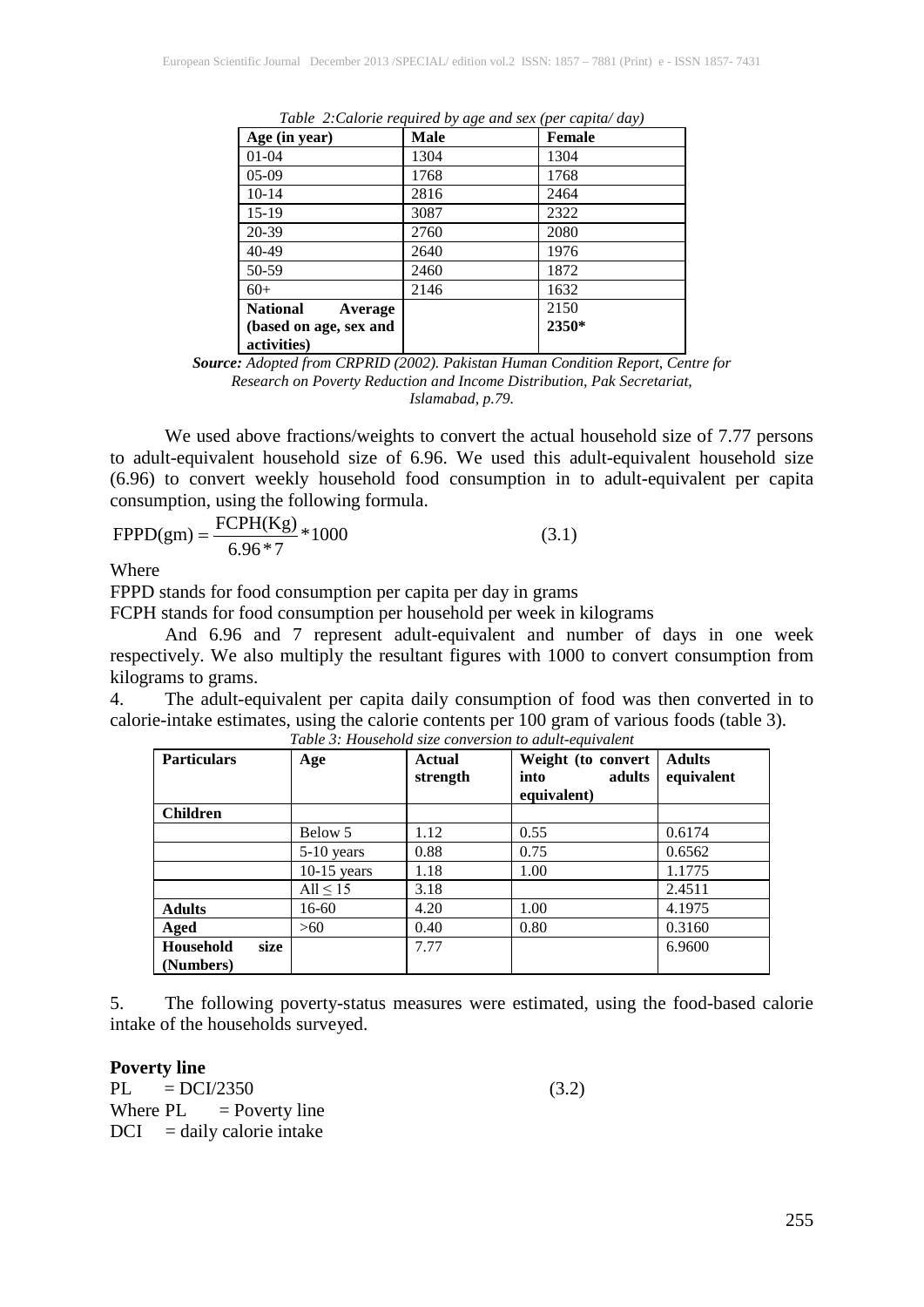#### **Poverty-gap**

Since poverty line is a thin line, and people may drop from and go above this line with a slight change in food consumption and the resultant calorie intake, a more accurate measure of poverty estimates may be computed in terms of Poverty-Gap. Poverty-gap includes all population, which falls within a 2.50% above and 2.50% below poverty line already discussed.

#### **Vulnerable, Transient and Absolute Poor**

The above estimated poverty-gap helps classify two other types of poor, Vulnerable-Poor and Transient-Poor. Those people who fall within a range of 5% above poverty-gap are called vulnerable-poor and those who fall within 5% range below poverty-gap are called transient-poor. All those who fall below transient-poor category are referred to as Absolute-Poor and all those who fall above vulnerable-poor category are called Non-Poor.

#### **Results and discussion**

#### **Household Size and Composition**

Results showed that an adult person requires 2350 calorie per day. A child of 1 - 4 years of age requires 1304 calories, which estimates at 0.55 of the adult calorie requirements (2350 calorie). Similarly, the children of 5 - 9 years of ages' calorie requirements are estimated at 0.75 of that of adults. Children of 10 - 14 years may be considered equivalent to the adults. The adults up to age 59 may also be considered equivalent to an adult. For the aged people above 60, the average calorie requirements for a male is 2146 and female is 1632, and the average of these two estimates at 1889 or 0.80 of that of adults. Hence the household members of various ages would be converted to its adult-equivalent by using the following fractions.

 Using the above fractions/weights, we converted the actual household size into adultequivalent, which turned out to be 6.96. Thus our household size, which consists of 7.77 persons of various ages, is equal to 6.96 adult-equivalents as per conversion provided in (table 3).

#### **Food consumption per capita**

We collect data of various food commodities consumed by the household on weekly basis. The averages are presented in (table 4).

| <b>Particulars</b> | $\overline{ }$<br>Consumption | <b>Particulars</b>  | <b>Consumption (kg)</b> |
|--------------------|-------------------------------|---------------------|-------------------------|
|                    | $\left(\text{kg}\right)$      |                     |                         |
| <b>Flour</b>       | 10.9778                       | Beans               | 0.9017                  |
| Beef               | 1.3585                        | Chick Pea           | 0.2455                  |
| Mutton             | 0.4475                        | <b>Black Mung</b>   | 0.0125                  |
| Poultry            | 1.6981                        | Mash                | 0.02187                 |
| Fish               | 0.3119                        | <b>Total pulses</b> | 2.7081                  |
| <b>Total meat</b>  | 3.8160                        | Apple               | 1.7425                  |
| Basmati rice       | 2.1592                        | Mango               | 1.9962                  |
| Rough rice         | 0.8222                        | Guava               | 1.1463                  |
| <b>Total rice</b>  | 2.9814                        | Banana              | 1.5025                  |
| Onions             | 2.3519                        | Grapes              | 1.3075                  |
| Potato             | 2.3660                        | Watermelon          | 0.9413                  |
| Ladyfinger         | 1.5164                        | Orange              | 0.06875                 |
| Cauliflower        | 0.7100                        | Peach               | 0.3175                  |
| Pea                | 1.1515                        | Apricot             | 0.1396                  |
|                    |                               |                     |                         |
| Spinach            | 1.0527                        | Pear                | 0.0000                  |
| Bitter gourd       | 0.6087                        | Musk melon          | 0.9125                  |
| Cucumber           | 0.6705                        | <b>Total fruit</b>  | 10.07465                |

*Table 4: Consumption per household per week (kg)*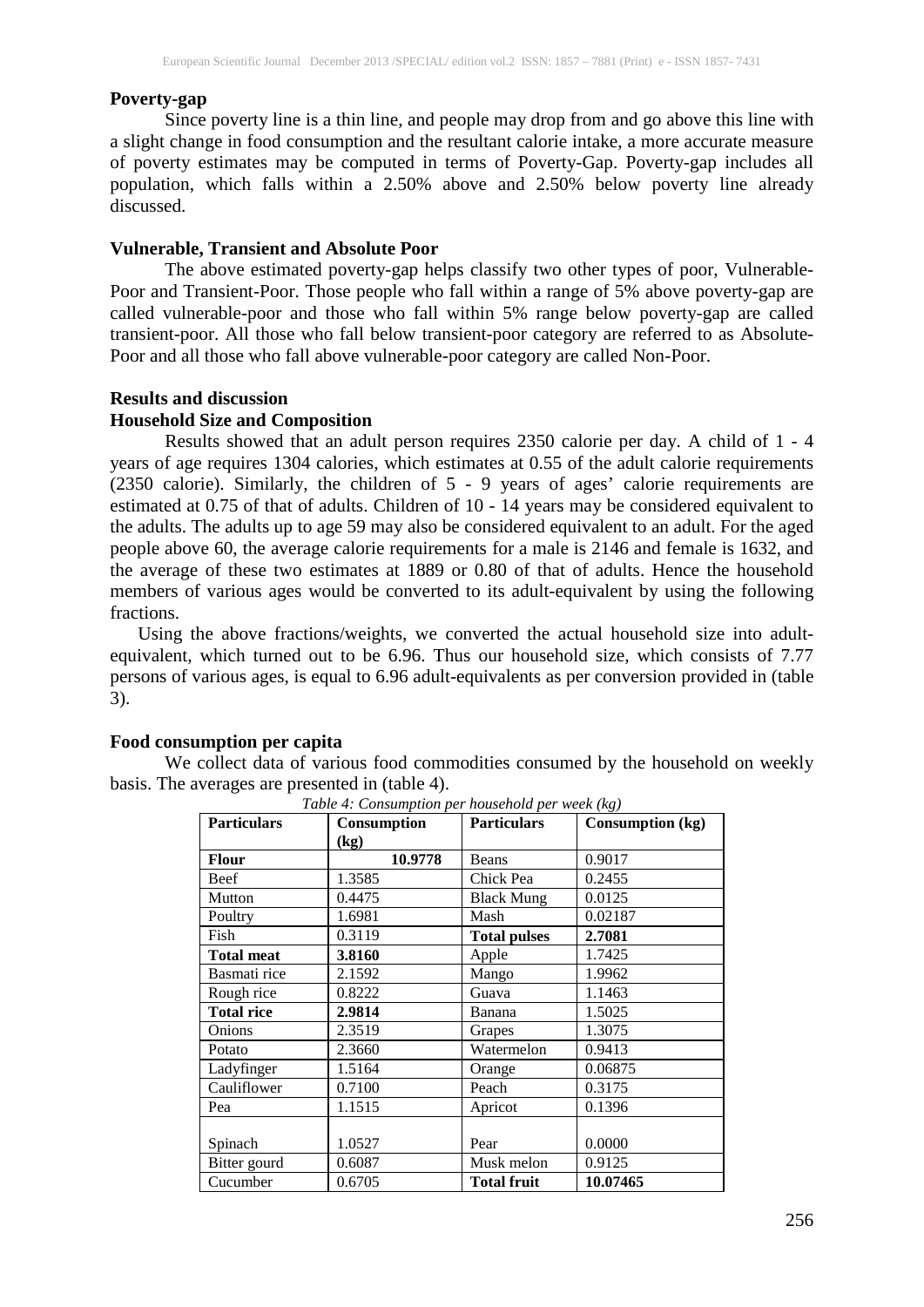|                         |        | fluid<br>Fresh     |         |
|-------------------------|--------|--------------------|---------|
| Tomato                  | 2.5600 | milk               | 8.4825  |
|                         |        | fluid<br>Packed    |         |
| Carrot                  | 0.4085 | milk               | 1.4700  |
| Turnip                  | 0.8260 | Powder milk        | 0.0547  |
| Eggplant                | 0.8731 | <b>Total milk</b>  | 10.0072 |
| Calocacia               | 0.7456 | Cooking oil        | 1.6931  |
| Cabbage                 | 0.4094 | Banaspati ghee     | 1.0106  |
| Radish                  | 0.0325 | <b>Total fats</b>  | 2.7037  |
| Sponge gourd            | 0.1675 | <b>Black Tea</b>   | 0.4516  |
| Loki                    | 0.2087 | White Sugar        | 1.9427  |
| <b>Total vegetables</b> | 16.659 | <b>Brown Sugar</b> | 0.1225  |
| Gram                    | 0.6910 | <b>Total Sugar</b> | 2.0652  |
| Mung                    | 0.4691 | <b>Spices</b>      | 0.3216  |
| <b>Masoor</b>           | 0.3883 |                    |         |

We further converted the data on food consumption per household per week into per capita per adult-equivalent. For this purpose, we used the formula (3.1).

And 6.96 and 7 represent adult-equivalent and number of days in one week respectively. We also multiply the resultant figures with 1000 to convert consumption from kilograms to grams.

To convert the daily food consumption into yearly basis, we multiplied the food consumption per capita per day with 365 days and divided yearly consumption by 12 to have consumption on monthly basis.

Using formula (3.2) and adopting the two stated steps, we arrived at the food consumption per capita per day, per month and per year, with estimates provided in (table 5).

| <b>Particulars</b>      | <b>Daily</b> | <b>Monthly</b> | <b>Yearly Consumption</b> |
|-------------------------|--------------|----------------|---------------------------|
|                         | Consumption  | Consumption    |                           |
| <b>Flour</b>            | 210.30       | 6396.75        | 76761.04                  |
| Beef                    | 26.02        | 791.59         | 9499.09                   |
| Mutton                  | 8.57         | 260.76         | 3129.07                   |
| Poultry                 | 32.53        | 989.47         | 11873.69                  |
| Fish                    | 5.97         | 181.74         | 2180.91                   |
| <b>Total meat</b>       | 73.10        | 2223.56        | 26682.76                  |
| Basmati rice            | 41.36        | 1258.16        | 15097.85                  |
| Rough rice              | 15.75        | 479.09         | 5749.10                   |
| <b>Total rice</b>       | 57.11        | 1737.25        | 20846.95                  |
| Onions                  | 45.05        | 1370.44        | 16445.28                  |
| Potato                  | 45.32        | 1378.66        | 16543.87                  |
| Ladyfinger              | 29.04        | 883.60         | 10603.18                  |
| Cauliflower             | 13.60        | 413.71         | 4964.56                   |
| Pea                     | 22.05        | 670.97         | 8051.68                   |
| Spinach                 | 20.16        | 613.40         | 7360.83                   |
| Bitter gourd            | 11.66        | 354.69         | 4256.24                   |
| Cucumber                | 12.84        | 390.70         | 4688.36                   |
| Tomato                  | 49.04        | 1491.70        | 17900.38                  |
| Carrot                  | 7.82         | 238.03         | 2856.37                   |
| Turnip                  | 15.82        | 481.31         | 5775.67                   |
| Eggplant                | 16.72        | 508.75         | 6105.01                   |
| Calocacia               | 14.28        | 434.46         | 5213.49                   |
| Cabbage                 | 7.84         | 238.56         | 2862.66                   |
| Radish                  | 0.62         | 18.94          | 227.25                    |
| Sponge gourd            | 3.21         | 97.60          | 1171.22                   |
| Loki                    | 3.10         | 121.60         | 1459.30                   |
| <b>Total vegetables</b> | 319.14       | 9707.11        | 116485.3                  |
| Gram                    | 13.24        | 402.64         | 4831.71                   |

*Table 5: Food consumption per capita per day, per month and per year (gram)*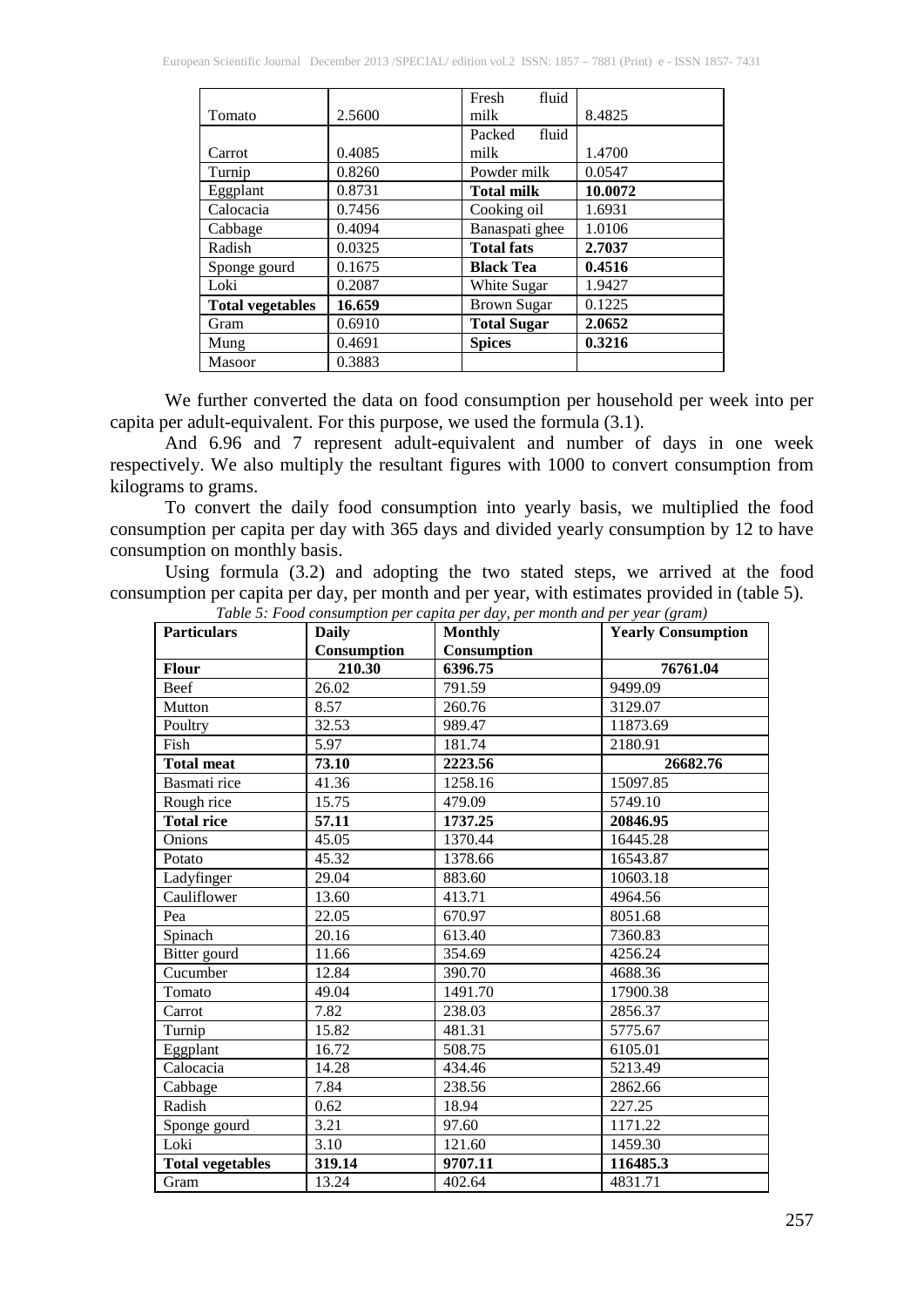| Mung                | 8.99   | 273.34  | 3280.11  |
|---------------------|--------|---------|----------|
| Masoor              | 7.44   | 226.26  | 2715.12  |
| Beans               | 17.27  | 525.42  | 6304.99  |
| Chick Pea           | 4.70   | 143.05  | 1716.62  |
| <b>Black Mung</b>   | 0.24   | 7.28    | 87.40    |
| Mash                | 0.42   | 12.74   | 152.92   |
| <b>Total pulses</b> | 52.30  | 1590.74 | 19088.87 |
| Apple               | 33.38  | 1015.35 | 12184.15 |
| Mango               | 38.24  | 1163.18 | 13958.1  |
| Guava               | 21.96  | 667.94  | 8015.32  |
| Banana              | 28.78  | 875.50  | 10505.99 |
| Grapes              | 25.05  | 761.87  | 9142.48  |
| Watermelon          | 18.03  | 548.49  | 6581.89  |
| Orange              | 1.32   | 40.06   | 480.72   |
| Peach               | 6.08   | 185.01  | 2220.07  |
| Apricot             | 2.67   | 81.34   | 976.13   |
| Musk melon          | 17.48  | 531.71  | 6380.51  |
| <b>Total fruit</b>  | 193.00 | 5870.45 | 70445.35 |
| Fresh fluid milk    | 162.50 | 4942.71 | 59312.50 |
| Packed fluid milk   | 28.16  | 856.56  | 10278.74 |
| Powder milk         | 1.05   | 31.87   | 382.48   |
| <b>Total milk</b>   | 191.71 | 5831.14 | 69973.72 |
| Cooking oil         | 32.43  | 986.56  | 11838.73 |
| Banaspati ghee      | 19.36  | 588.87  | 7066.46  |
| <b>Total fats</b>   | 51.80  | 1575.43 | 18905.19 |
| <b>Black Tea</b>    | 8.65   | 263.14  | 3157.74  |
| White Sugar         | 37.22  | 1132.00 | 13584.01 |
| <b>Brown Sugar</b>  | 2.35   | 71.38   | 856.56   |
| <b>Total Sugar</b>  | 39.56  | 1203.38 | 14440.57 |
| <b>Spices</b>       | 6.16   | 187.39  | 2248.74  |

## **Comparison with surveys conducted at national level**

A comparison of present study estimates with that of two national surveys conducted during 2001-02 and 2004-05 is provided in (table 7**).** As indicated in (table 7), year 2001-02 shows the highest flour consumption (8.94 kg) followed by 8.20 and 6.397 kg in 2004.05 and 2007-08 respectively. Similarly meat consumption (2.219 kg), vegetables consumption (4.24 kg) pulses consumption (0.9 kg) and fats consumption (1.58 kg) are highest in present study as compared to previous national surveys while sugar  $(1.2 \text{ kg})$  and milk consumption  $(5.82 \text{ m})$ kg) are the least in present study as compared to previous surveys. Lastly the highest trend in fruits consumption (4.73 kg) was observed in 2004-05 followed by 1.8kg in 2001-02 and 1.9 kg in 2007-08.

| Table 7 Per capita monthly food consumption: a comparison with national surveys conducted during 2001-02 and 2004-05 |  |  |
|----------------------------------------------------------------------------------------------------------------------|--|--|
|----------------------------------------------------------------------------------------------------------------------|--|--|

| <b>Food Commodities/</b> | <b>Present</b> | <b>National</b> | <b>National</b> |
|--------------------------|----------------|-----------------|-----------------|
| <b>Products</b>          | Study          | <b>Survey</b>   | <b>Survey</b>   |
|                          | $(2007-08)$    | $(2001-02)$     | $(2004-05)$     |
|                          | Kg.            | Kg.             | Kg.             |
| Flour                    | 6.397          | 8.94            | 8.20            |
| Beef                     | 0.79           | 0.30            | 0.33            |
| Mutton                   | 0.26           | 0.10            | 0.07            |
| Poultry                  | 0.989          | 0.14            | 0.23            |
| Fish                     | 0.18           | 0.05            | 0.06            |
| <b>Total meat</b>        | 2.219          | 0.59            | 0.69            |
| Rice                     | 1.74           | 1.17            | 1.03            |
| Onions                   | 1.37           | 0.98            | 0.94            |
| Potato                   | 1.38           | 1.05            | 1.18            |
| Tomato                   | 1.49           | 0.34            | 0.36            |
| <b>Total vegetables</b>  | 4.24           | 2.37            | 2.48            |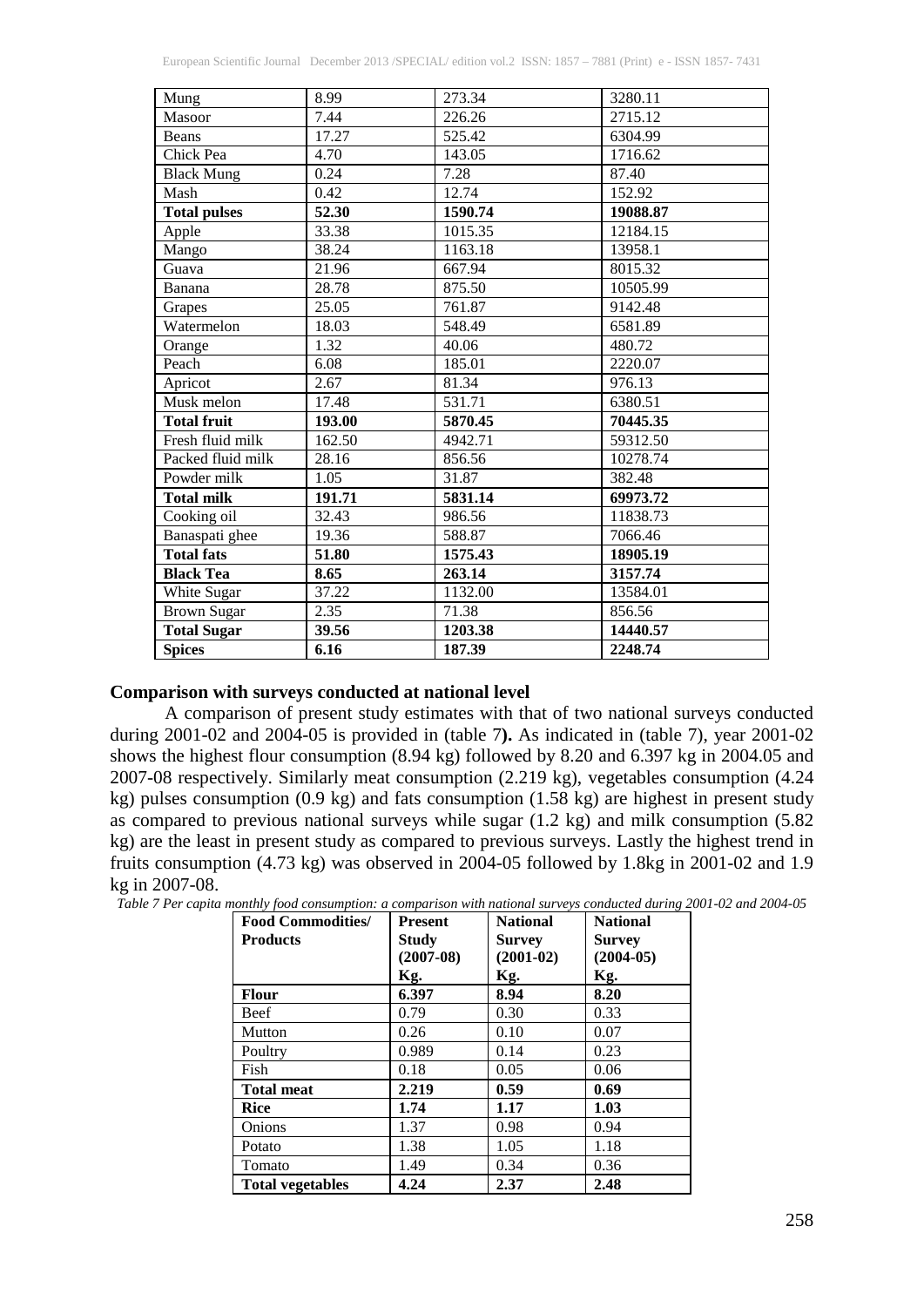| Gram                | 0.40 | 0.16 | 0.20 |
|---------------------|------|------|------|
| Mung                | 0.27 | 0.07 | 0.09 |
| Masoor              | 0.22 | 0.05 | 0.06 |
| Mash                | 0.01 | 0.04 | 0.06 |
| <b>Total Pulses</b> | 0.9  | 0.32 | 0.41 |
| Apple               | 1.02 | 0.11 | 0.24 |
| Banana              | 0.88 | 1.69 | 4.49 |
| <b>Total Fruits</b> | 1.9  | 1.8  | 4.73 |
| Fresh fluid milk    | 4.94 | 5.80 | 6.67 |
| Packed fluid milk   | 0.85 | 2.15 | 0.06 |
| Powder milk         | 0.03 | 0.01 | 0.01 |
| <b>Total milk</b>   | 5.82 | 7.96 | 6.74 |
| Cooking oil         | 0.99 | 0.09 | 0.12 |
| Banaspati ghee      | 0.59 | 0.64 | 0.67 |
| <b>Total fats</b>   | 1.58 | 0.73 | 0.79 |
| White Sugar         | 1.13 | 1.26 | 1.31 |
| <b>Brown Sugar</b>  | 0.07 | 0.15 | 0.17 |
| <b>Total Sugar</b>  | 1.2  | 1.41 | 1.48 |

*Source: Data collected in previous years has been extracted from: Household Integrated Economic Survey, 2001-02 and 2004-05 by Federal Bureau of Statistics, Islamabad*

#### **Expenditure on Food Commodities**

Percentage share of expenditure of each of the commodity is also estimated (table 8). According to Table 4.8, an average household spent Rs.9894.68 of their monthly income on food consumption. Meat had the greatest contribution in expenditure, which accounted for 20.14% of the total expenditure, followed by vegetables (14.08%), fruits (13.54%), milk (13.87%), fats (9.96%), pulses (5.7%), rice (5.58%), black tea (3.68%), spices (3.31%), and sugar (2.49%).

| <b>Particulars</b> | <b>Total Expenditure</b> | As $%$ of                |
|--------------------|--------------------------|--------------------------|
|                    | <b>Per Month</b>         | <b>Total Expenditure</b> |
|                    | (Rs.)                    | on Food                  |
| <b>Flour</b>       | 755.13                   | 7.63                     |
| Beef               | 665.15                   | 6.72                     |
| Mutton             | 347.86                   | 3.52                     |
| Poultry            | 806.78                   | 8.15                     |
| Fish               | 173.35                   | 1.75                     |
| <b>Total meat</b>  | 1993.14                  | 20.14                    |
| Basmati rice       | 453.03                   | 4.58                     |
| Rough rice         | 99.27                    | 1.00                     |
| <b>Total rice</b>  | 552.30                   | 5.58                     |
| <b>Onions</b>      | 213.65                   | 2.16                     |
| Potato             | 177.02                   | 1.79                     |
| Ladyfinger         | 139.29                   | 1.41                     |
| Cauliflower        | 48.70                    | 0.49                     |
| Pea                | 142.89                   | 1.44                     |
| Spinach            | 51.97                    | 0.52                     |
| Bitter gourd       | 49.60                    | 0.50                     |
| Cucumber           | 37.58                    | 0.38                     |
| Tomato             | 267.35                   | 2.70                     |
| Carrot             | 19.32                    | 0.19                     |
| Turnip             | 51.32                    | 0.52                     |
| Eggplant           | 65.56                    | 0.66                     |
| Calocacia          | 72.43                    | 0.732                    |
| Cabbage            | 24.90                    | 0.25                     |
| Radish             | 1.32                     | 0.01                     |
| Sponge gourd       | 10.51                    | 0.11                     |

*Table 8: Monthly Expenditure on Food Consumption by Commodity*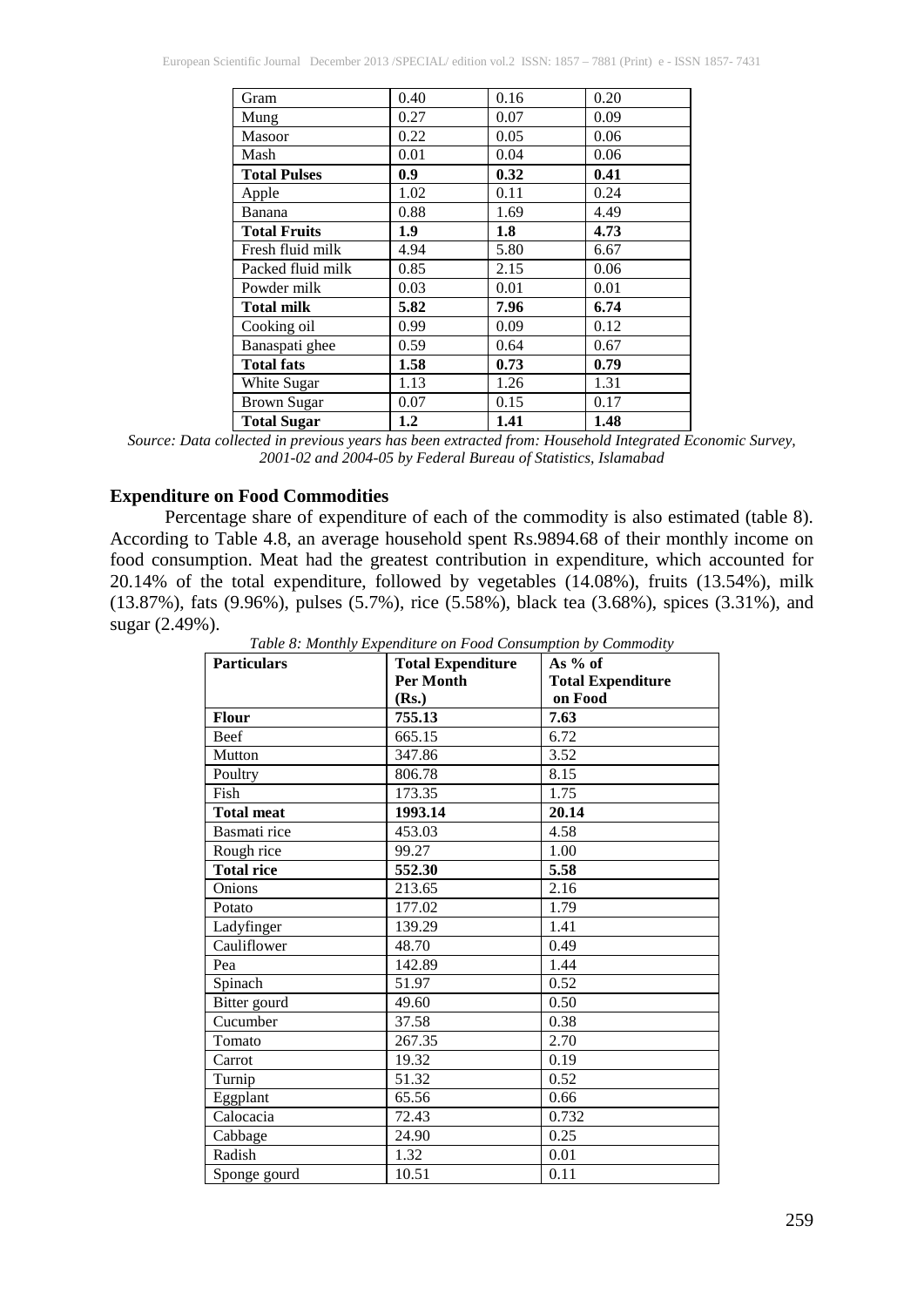| Loki                    | 20.28   | 0.20              |
|-------------------------|---------|-------------------|
| <b>Total vegetables</b> | 1393.71 | 14.08             |
| Gram                    | 135.88  | 1.37              |
| Mung                    | 118.34  | 1.20              |
| Masoor                  | 76.43   | 0.77              |
| <b>Beans</b>            | 173.97  | 1.76              |
| Chick Pea               | 54.06   | 0.55              |
| <b>Black Mung</b>       | 2.03    | 0.02              |
| Mash                    | 3.55    | 0.04              |
| <b>Total pulses</b>     | 564.26  | 5.70              |
| Apple                   | 276.54  | 2.79              |
| Mango                   | 285.87  | 2.88              |
| Guava                   | 112.59  | 1.14              |
| $\bar{B}$ anana         | 200.40  | $\overline{2.02}$ |
| Grapes                  | 285.69  | 2.89              |
| Watermelon              | 45.81   | 0.46              |
| Orange                  | 8.36    | 0.08              |
| Peach                   | 32.46   | 0.33              |
| Apricot                 | 22.17   | 0.22              |
| Musk melon              | 70.01   | 0.71              |
| <b>Total fruit</b>      | 1339.90 | 13.54             |
| Fresh fluid milk        | 1044.26 | 10.55             |
| Packed fluid milk       | 273.66  | 2.76              |
| Powder milk             | 54.37   | 0.55              |
| <b>Total milk</b>       | 1372.29 | 13.87             |
| Cooking oil             | 602.61  | 6.09              |
| Banaspati ghee          | 382.52  | 3.86              |
| <b>Total Fats</b>       | 985.12  | 9.96              |
| <b>Black</b> tea        | 364.34  | 3.68              |
| White sugar             | 226.52  | 2.29              |
| Brown sugar             | 20.02   | 0.20              |
| <b>Total sugar</b>      | 246.54  | 2.49              |
| <b>Spices</b>           | 327.94  | 3.31              |
| <b>Total</b>            | 9894.68 | 100.00            |

#### **Food Consumption, Calorie Intake and Poverty**

According to (Table 9), an individual member (adult-equivalent) of the surveyed household takes food, yielding 2437.98 calories per day. The flour has the greatest contribution in calories intake, contributing 731.86 calories per day. Meats contribute 137.31 calories, vegetables 189.55 calories, rice 206.80 calories, pulses 185.67 calories, fruits 122.25 calories, 207.35 calories, fats 459.67 calories, sugar 152.79 calories, black tea 25.09 calories and spices19.65 calories.

| <b>Particulars</b> | Per<br>Capita Daily<br><b>Food</b> Consumption<br>(gram) | <b>Calories</b><br>per 100 grams of<br>food<br>weight | <b>Estimated calories</b><br>per capita<br>per day |
|--------------------|----------------------------------------------------------|-------------------------------------------------------|----------------------------------------------------|
| <b>Flour</b>       | 210.30                                                   | 348                                                   | 731.86                                             |
| Beef               | 26.02                                                    | 212                                                   | 55.17                                              |
| Mutton             | 8.57                                                     | 178                                                   | 15.26                                              |
| Poultry            | 32.53                                                    | 185                                                   | 60.18                                              |
| Fish               | 5.98                                                     | 112                                                   | 6.69                                               |
| <b>Total meat</b>  | 73.10                                                    |                                                       | 137.31                                             |
| Basmati rice       | 41.36                                                    | 364                                                   | 150.56                                             |
| Rough rice         | 15.75                                                    | 357                                                   | 56.23                                              |
| <b>Total rice</b>  | 57.11                                                    |                                                       | 206.80                                             |
| Onions             | 45.06                                                    | 41                                                    | 18.47                                              |

*Table 9: Estimated calories intake per capita per day*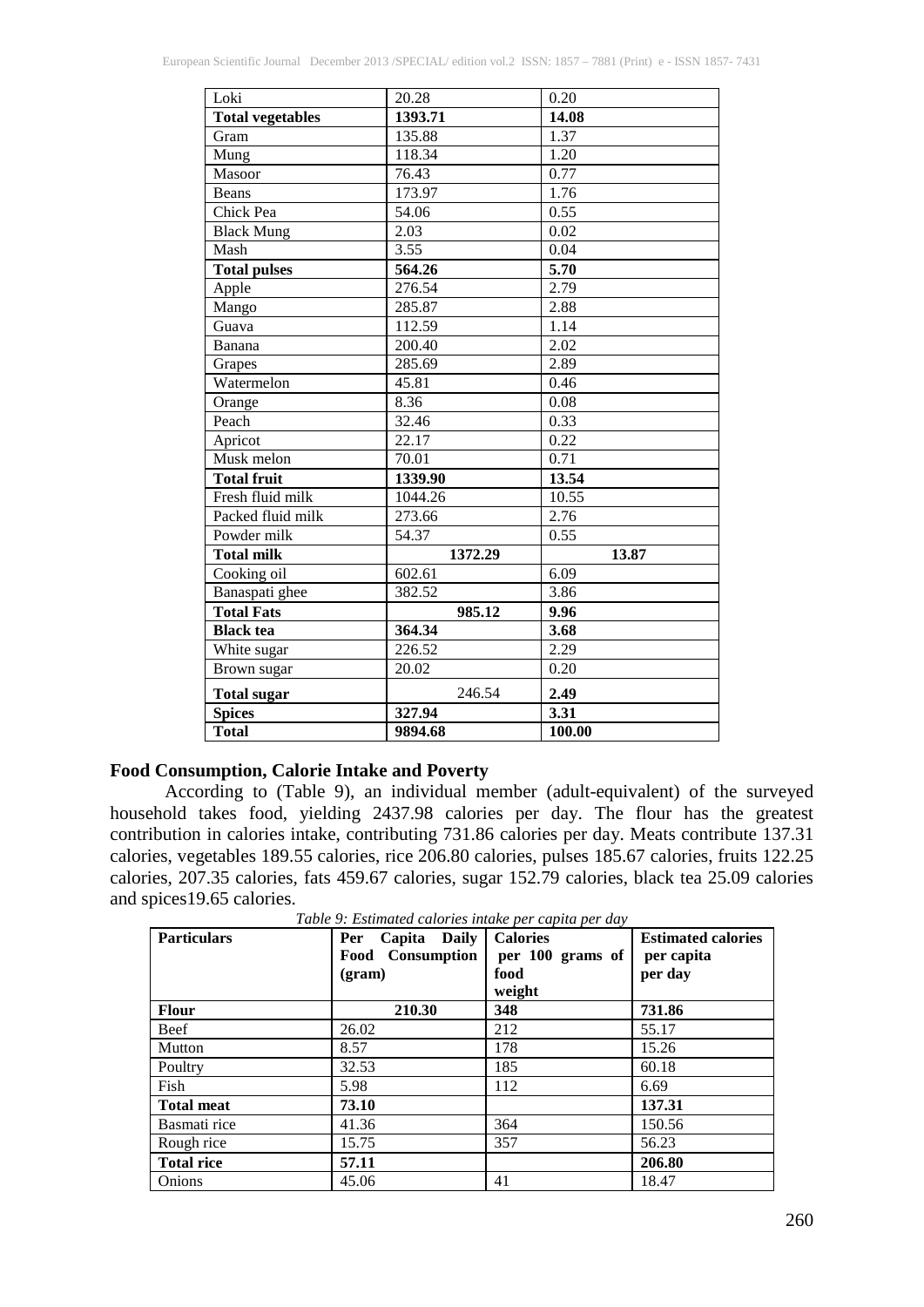| Potato                  | 45.32              | 81              | 36.71   |
|-------------------------|--------------------|-----------------|---------|
| Ladyfinger              | 29.05              | 31              | 9.01    |
| Cauliflower             | 13.60              | 26              | 3.54    |
| Pea                     | 22.06              | 330             | 72.80   |
| Spinach                 | 20.17              | 31              | 6.25    |
| Bitter gourd            | 11.66              | 19              | 2.22    |
| Cucumber                | 12.84              | 15              | 1.93    |
| Tomato                  | 49.04              | 20              | 9.81    |
| Carrot                  | 7.82               | $\overline{37}$ | 2.90    |
| Turnip                  | 15.82              | 28              | 4.43    |
| Eggplant                | 16.73              | 25              | 4.18    |
| Calocacia               | $\overline{14.28}$ | 91              | 12.10   |
| Cabbage                 | 7.84               | 28              | 2.20    |
| Radish                  | 0.62               | 18              | 0.11    |
| Sponge gourd            | 3.21               | 19              | 0.61    |
| Loki                    | 3.10               | $\overline{35}$ | 1.40    |
| <b>Total vegetables</b> | 319.14             |                 | 189.55  |
| Gram                    | 13.24              | 357             | 47.26   |
| Mung                    | 8.99               | 361             | 32.44   |
| Masoor                  | 7.44               | 354             | 26.33   |
| <b>Beans</b>            | 17.27              | 350             | 60.46   |
| Chick Pea               | 4.70               | 357             | 16.79   |
| <b>Black Mung</b>       | 0.24               | 361             | 0.86    |
| Mash                    | 0.42               | 363             | 1.52    |
| <b>Total pulses</b>     | 52.30              |                 | 185.67  |
| Apple                   | 33.38              | 58              | 19.36   |
| Mango                   | 38.24              | 64              | 24.47   |
| Guava                   | 21.96              | 78              | 17.13   |
| Banana                  | 28.78              | 108             | 31.09   |
| Grapes                  | 25.05              | 71              | 17.78   |
| Watermelon              | 18.03              | 19              | 3.43    |
| Orange                  | 1.32               | 25              | 0.33    |
| Peach                   | 6.08               | $\overline{53}$ | 3.22    |
| Apricot                 | 2.67               | 53              | 1.42    |
| Musk melon              | 17.48              | 23              | 4.02    |
| <b>Total fruit</b>      | 193.00             |                 | 122.25  |
| Fresh fluid milk        | 162.50             | 106             | 172.25  |
| Packed fluid milk       | 28.16              | 106             | 29.85   |
| Powder milk             | 1.05               | 501             | 5.25    |
| <b>Total milk</b>       | 191.71             |                 | 207.35  |
| Cooking oil             | 32.43              | 880             | 285.43  |
| Banaspati ghee          | 19.36              | 900             | 174.24  |
| <b>Total fats</b>       | 51.80              |                 | 459.67  |
| <b>Black Tea</b>        | 8.65               | <b>290</b>      | 25.09   |
| White Sugar             | 37.22              | 391             | 145.52  |
| <b>Brown Sugar</b>      | 2.35               | 310             | 7.27    |
| <b>Total Sugar</b>      | 39.56              |                 | 152.79  |
| <b>Spices</b>           | 6.16               | 319             | 19.65   |
| <b>Total</b>            |                    |                 | 2437.98 |
|                         |                    |                 |         |

## **Calorie intake and poverty line**

The poverty line can thus be determined using the following formula.

PL  $=$  DCI/2350 (4.1)

Where  $PL =$  Poverty line  $DCI = \text{daily}$  calorie intake

If  $PL > 1$ , it means the person is above poverty line; if  $PL = 1$ , the person is on poverty line and if PL < 1, then the person is below poverty line.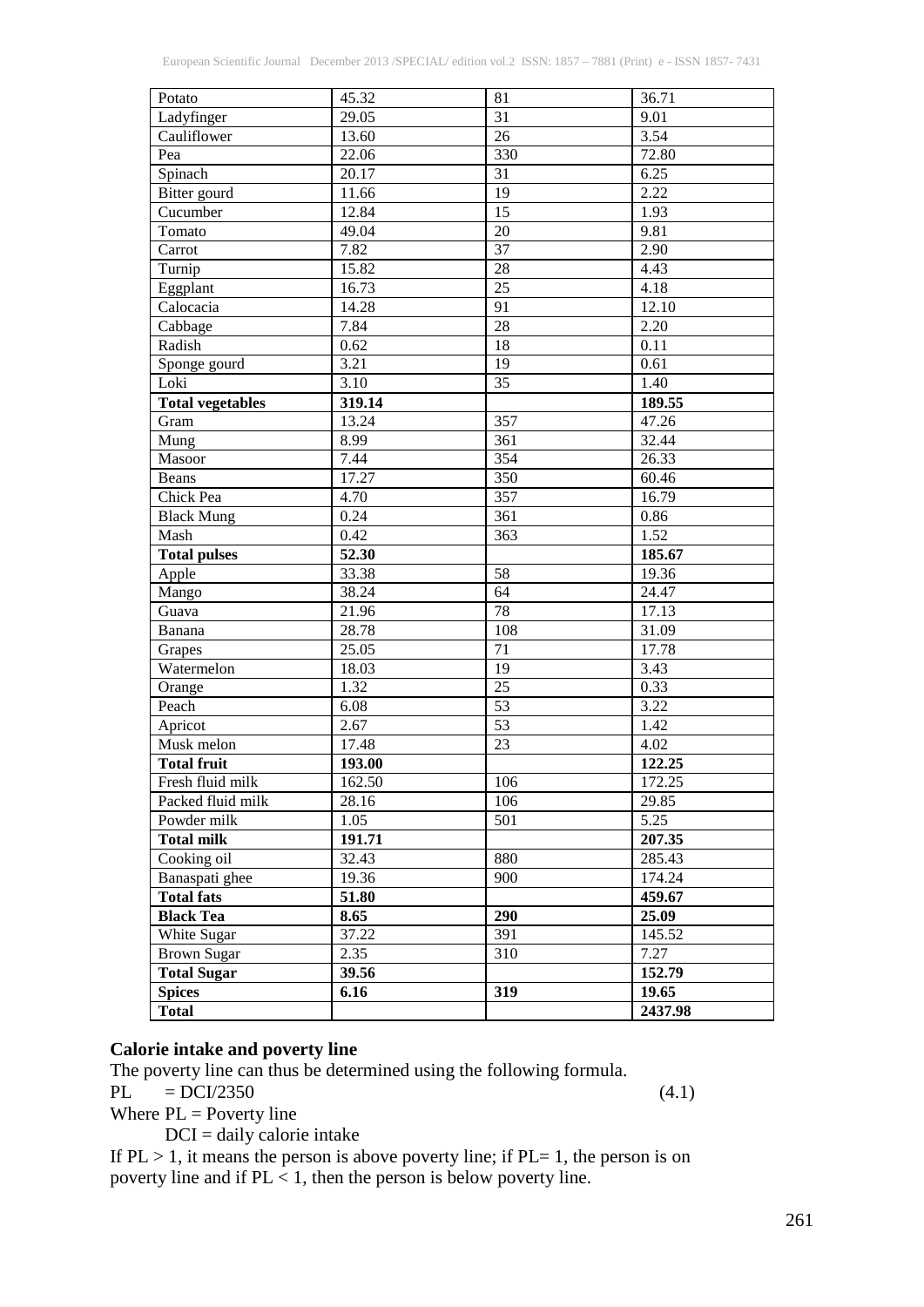Using formula (4.1), we compute poverty line for the average calorie intake estimated. PL  $= 2437.98/2350 = 1.04$  (4.2)

On the basis of average calorie intake, the surveyed households are found, on average, a little above poverty line.

#### **Poverty line, poverty-gap and poverty status of households surveyed**

Since poverty line is a thin line, and people may drop from and go above this line with a slight change in food consumption and the resultant calorie intake, a more accurate measure of poverty estimates may be computed in terms of Poverty-Gap. Poverty-gap includes all population, which falls within a 2.50% above and 2.50% below poverty line already discussed. Those people who fall within a range of 5% above poverty-gap are called vulnerable-poor and those who fall within 5% range below poverty-gap are called transientpoor.

All those who fall below transient-poor category are referred to as Absolute-Poor and all those who fall above vulnerable-poor category are called Non-Poor. Following the above definitions, the poverty status of the households surveyed is re-estimated; results are provided in (table 10). Which shows that out of 400 households studied, 58.5% are above, 37% below, and 4.5% on the poverty line.

| Category               | <b>Households</b> | <b>Households</b> |
|------------------------|-------------------|-------------------|
|                        | <b>Number</b>     | In percentage     |
| Non-Poor               | 206               | 51.50             |
| <b>Vulnerable-Poor</b> | 17                | 4.25              |
| Poverty-Gap            | 44                | 11.00             |
| <b>Transient-Poor</b>  | 25                | 6.25              |
| <b>Absolute-Poor</b>   | 108               | 27.00             |
| <b>Total</b>           | 400               | 100               |

*Table 10: Poverty estimates: further details*

#### **Sumary, conclusions and recommendations Sumary**

This study analyze the per capita food consumption and related poverty in Peshawar Valley, Faqirabad Area was selected. The average household size, based on 400 households is 7.77. An average adult equivalent takes 210.30 grams of flour, 73.10 grams of meat, 57.11 grams of rice, 319.14 grams of vegetables, 52.30 grams of pulses, 193.00 grams of fruits, 191.71 grams of milk, 51.80 grams of fats, 8.65 grams of black tea, 39.56 grams of sugar, and 6.16 grams of spices daily. Moreover, an average household spends Rs.9894.68 of their monthly income on food consumption.

On the basis of average calorie intake, the surveyed households are found, on average, a little above poverty line (PL= 1.04). On the basis of poverty status analysis, 4.5% of households fall on poverty line, 37% below poverty line and 58.5% above poverty line.

#### **Conclusion and Recommendations**

Results **c**oncluded that on the basis of average calorie intake, the surveyed households are found, on average, a little above poverty line (PL= 1.04). The poverty status of the households surveyed shows that out of 400 households studied, 58.5% are above, 37% below, and 4.5% on the poverty line. Amongst the 21.5% Poor, 4.25% are Vulnerable-poor, 11.00% fall with in the poverty band and remaining 6.25% are Transient-poor. The comparison shows that in most of the cases, food consumption has reduced due to price hike, so it is recommended that actions should be taken to either stabilize the prices by subsidizing the major food items or to increase the monthly incomes of households to help them increase food consumption. And at most half of the population under study is suffering from poverty, so policy makers and other involved should take a serious note of it and should apply some strategies to make the population better off.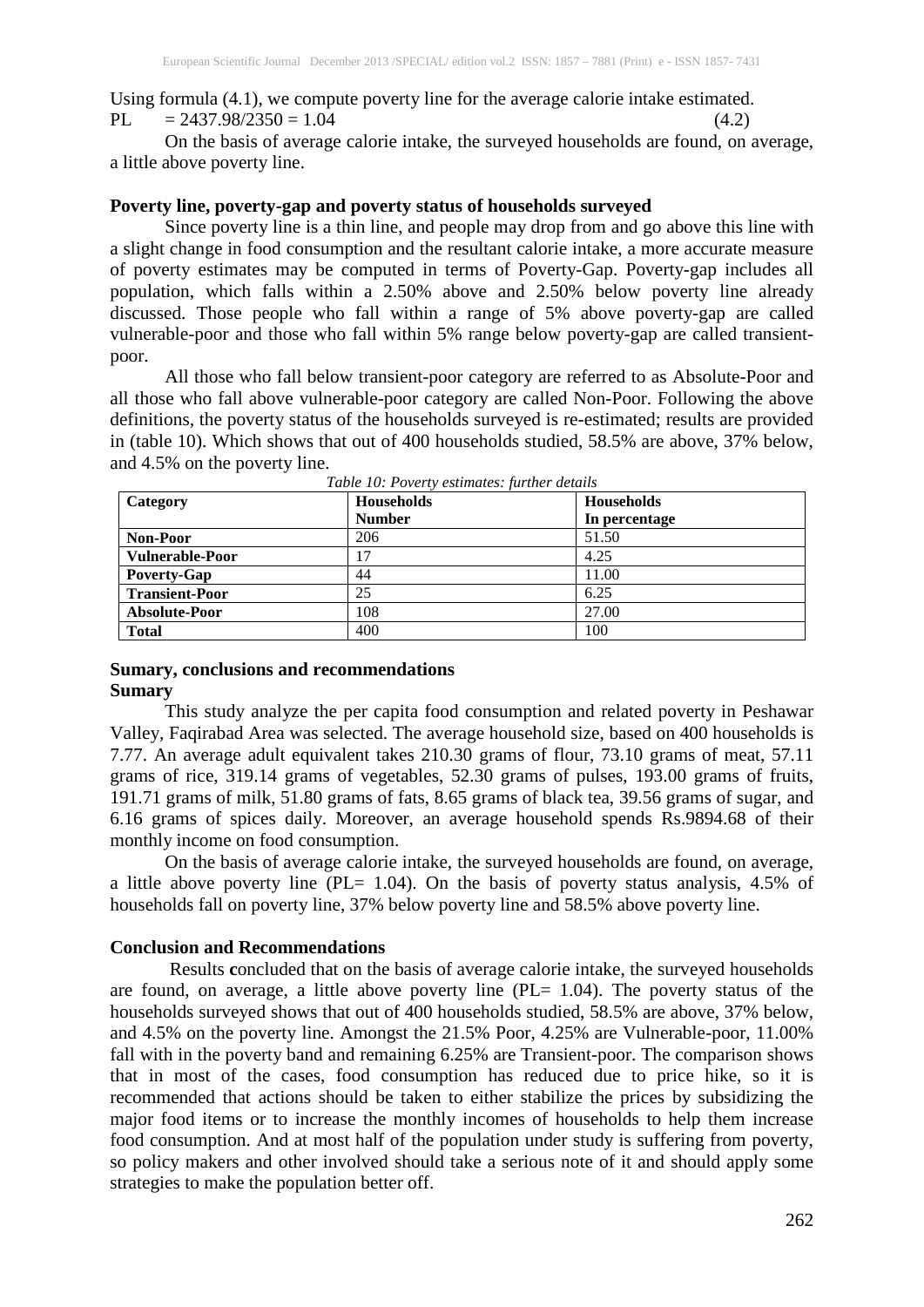#### **References:**

Ahmad, N. (2007) An analysis of food consumption pattern and food intake poverty in rural Peshawar, (Unpublished Master thesis) submitted to the Department of Agricultural Economics, NWFP Agricultural University, Peshawar, Pakistan.

Al-Hooti, S. (2001) Quality and acceptability of processed products from date fruits cultivars grown in the United Arab Emirates, Arab Gulf Journal of Scientific Research. 14 (2), pp. 383-403.

Baker, R.A. (2001) Edible coatings for lightly processed fruits and vegetables, Proceedings of the colloquium on lightly processed fruits and vegetables held at the 90th ASHS Annual Meeting, Nashville, and Tennessee, USA. 30(1), pp. 35-38.

Buckley, K.C (2002) US fruit and vegetable processing industries, Staff report, Economic Research service, US department of Agriculture, Washington, D.C.

Chapman, K.R. (2000) Mango-special challenges in Asia and Oceania. Proceedings of the Sixth International Symposium on Mango, Pattaya City, Thailand, 6-9 April, 1999, Volume 1. Acta-Horticulturae. 2000. Queensland, Australia.No (509), pp. 95-105.

Chapman and Hall (2000) Minimally processed refrigerated fruits & vegetables. Department of Food Science and Technology, Holzapfel Hall, College Park, MD, USA.

Chishti, A.F. (2000) Pakistan's agricultural commodity markets: are they fully integrated? Sarhad Journal of Agriculture. 16(4), pp. 449-453.

GPO, 1988. Report of national commission on agriculture, Government of Pakistan.

Hohn, E. (2000) Fruit quality from the tree to the table. Obst-und-Weinbau.136(19), pp. 470- 474.

Ishaq, M. (2000) Economics of onion and potato production in Malakand Division, Master thesis submitted to the Department of Agricultural Economics, NWFP Agricultural University, Peshawar, Pakistan.

Karim, R. (2006) An investigation into food consumption patterns in rural Peshawar, (Unpublished Master thesis) submitted to the Department of Agricultural Economics, NWFP Agricultural University, Peshawar, Pakistan.

Khan, N.H. (2002) An investigation into food consumption patterns of rural and urban areas of Peshawar Valley, (Unpublished Master thesis) submitted to the Department of Agricultural Economics, NWFP Agricultural University, Peshawar, Pakistan.

Manchester (2000) Rearranging the Economic Landscape: The food marketing revolution, Commodity Economics Division, Economic Research Service, US Department of Agriculture, Washington D.C.

Nisperos, M.O. and E.A. Baldwin, (2000) Edible coatings for whole and minimally processed fruits and vegetables, Food-Australia, 48(1), pp. 27-31.

Pan, C. (2001) Market opportunities for fresh and processed Asian vegetables. Agricultural Science. 9(4), pp. 44-46

Rawski, C. (2000) Constraints and strategies related to the marketing and quality of transformed products: fruits and vegetables in Mali. Organizations localeset appui auxpetites enterprises agroalimentaires-en-Afrique, Dakar, Senegal, pp. 22-24

Sameera. (2002) Post harvest management training in plum, peach and apricot at Aubarpura area, Central Region, Peshawar. Final Report, GSM, PHP-central Discretionary Funding Program and Project for Horticulture Promotion.

Samin, A. (2007) An investigation into food consumption patterns in Urban Hayatabad, (Unpublished Master thesis) submitted to the Department of Agricultural Economics, NWFP Agricultural University, Peshawar, Pakistan.

Shoaib. (2005) Food consumption pattern and calories intake poverty in district Mansehra, (Unpublished Master thesis) submitted to the Department of Agricultural Economics, NWFP Agricultural University, Peshawar, Pakistan.